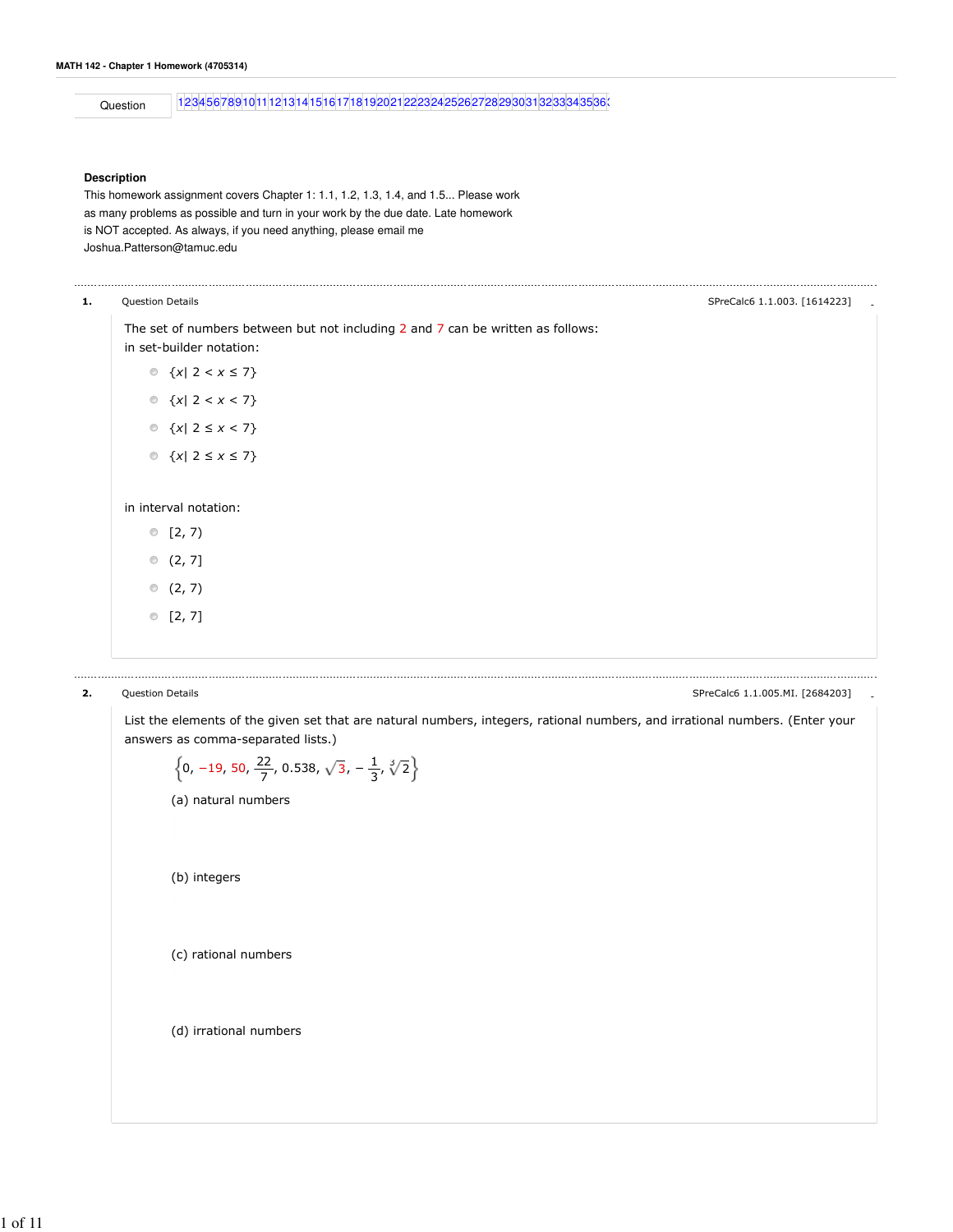```
3. Question Details Containers and the contemporary and the contemporary contemporary contemporary contemporary contemporary contemporary contemporary contemporary contemporary contemporary contemporary contemporary co
        List the elements of the given set that are natural numbers, integers, rational numbers, and irrational numbers. (Enter your
        answers as comma-separated lists.)
                   (a) natural numbers
                   (b) integers
                   (c) rational numbers
                   (d) irrational numbers
                      1.001, \frac{4}{9}, -\pi, -12, 12, \frac{13}{15}, \sqrt{64}, 3.14,
                                                      \frac{13}{15}, \sqrt{64}, 3.14, \frac{21}{3}
```
**4.** Question Details **Alternative Control** Control of the Secret Control of the SPreCalc6 1.1.039.MI. [2687372] Find the indicated set if given the following. (Enter EMPTY for the empty set.)  $A = \{1, 2, 3, 4, 5, 6, 7\}$   $B = \{3, 5, 7, 9\}$   $C = \{7, 8, 9, 10\}$ (a)  $A \cup B$ (b) A ∩ B

5. Question Details - SPreCalc6 1.1.042.MI. [2687374] Find the indicated set if given the following. (Enter EMPTY for the empty set.)  $A = \{1, 2, 3, 4, 5, 6, 7\}$   $B = \{1, 3, 6, 10\}$   $C = \{7, 8, 9, 10\}$ (a)  $A \cup B \cup C$ (b)  $A \cap B \cap C$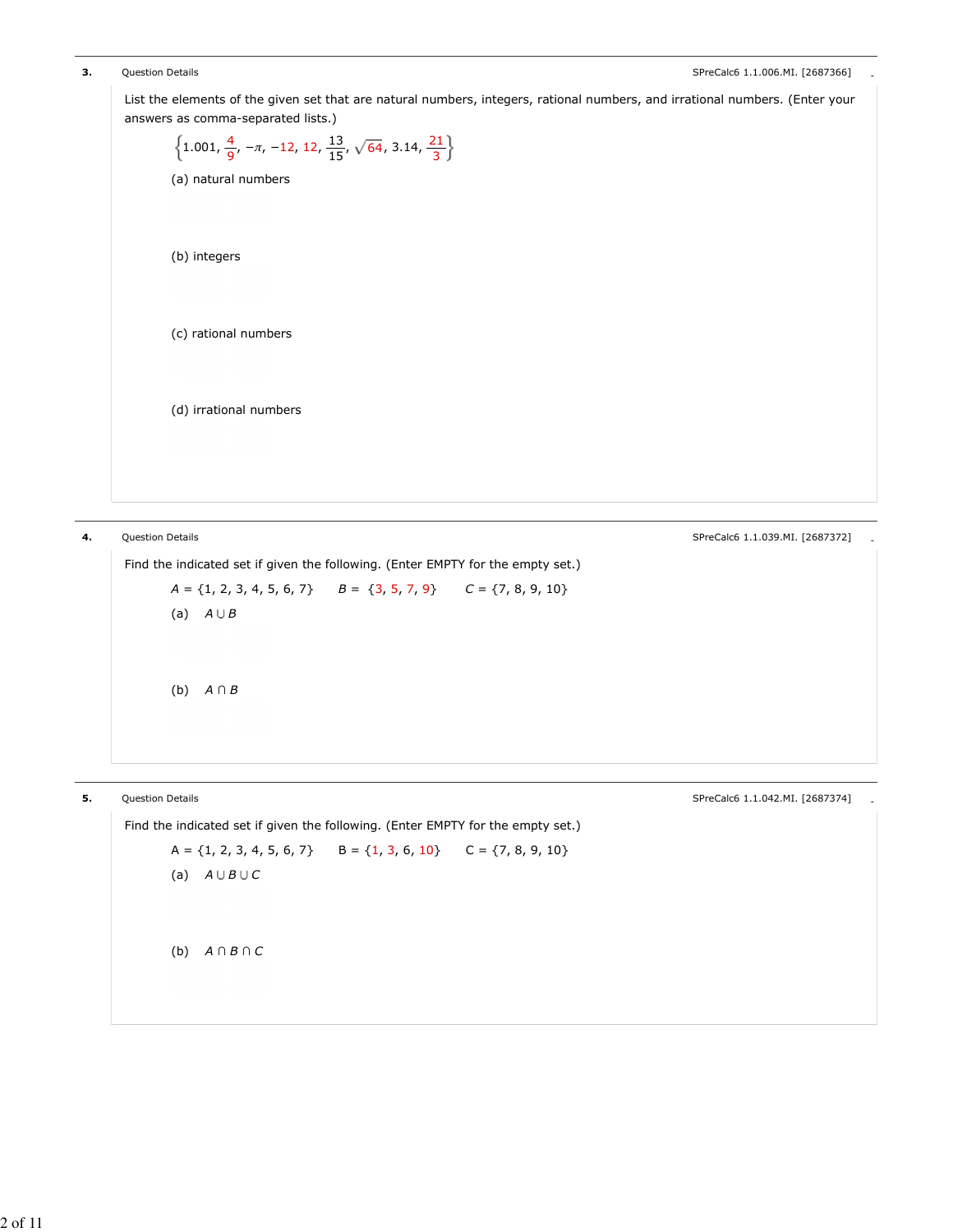Find the indicated set if given the following.

```
(a) B \cup C(b) B \cap CA = \{x | x \ge -2\} B = \{x | x < 7\} C = \{x | -1 < x \le 8\}\text{ x} \{x | x < 8\}\textcirc \ \{x | x \leq 8\}\text{ x} \{x | 7 < x < 8\}\textcirc \ \{x | 7 \leq x \leq 8\}all real numbers
    none of these
    \circ {x| −2 < x < 7}
    {x| −2 ≤ x ≤ 7} 
    {x| −1 < x < 7}
    {x| −1 ≤ x ≤ 7}
    \bullet all real numbers
    none of these
```
**7.** Question Details **Contains and Contains and Contains and Contains and Contains and Contains and SPreCalc6 1.1.044.MI. [1615695]** 

```
Find the indicated set if given the following.
        A = \{x | x \ge -3\} B = \{x | x < 5\} C = \{x | -1 < x \le 6\}(a) 
A ∩ C
        (b) 
A ∩ B
               { x|-3 \le x < 5}
               { x|-3 \le x \le 5}
               { x|-1 < x \le 6}
               { x|-1 \le x \le 6}
           none of these
               { x|-3 \le x < 5}
               { x|-3 \le x \le 5}
               { x|-1 < x \leq 6}
               { x|-1 \le x \le 6}
           none of these
```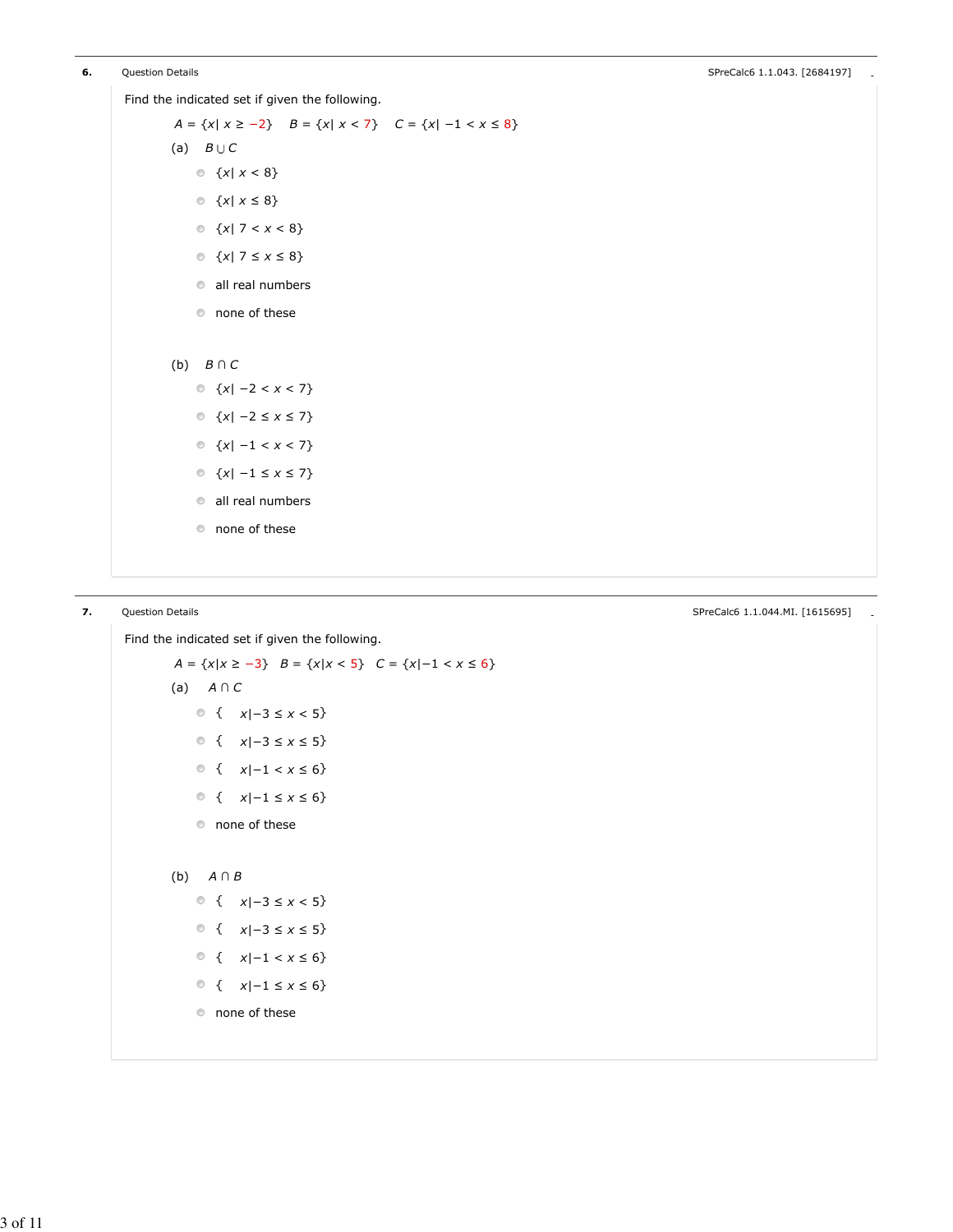Simplify the expression and eliminate any negative exponent(s).

(a) 
$$
(8x^7y^3)(2x^2y^9)
$$
  
(b)  $(10a^8z^6)(\frac{1}{2}a^5z^3)$ 

**9.** Question Details **and Contract Contract Contract Contract Contract Contract Contract Contract Contract Contract Contract Contract Contract Contract Contract Contract Contract Contract Contract Contract Contract Contra** 

Simplify the expression and eliminate any negative exponent(s).

(a) 
$$
\frac{8y^7z}{2y^3z^4}
$$
  
(b) 
$$
\frac{(xy^2z^2)^4}{(x^3y^2z)^3}
$$

10. Question Details **Access 20 and Contract 20 and Contract 20 and Contract 20 and Contract 20 and Contract 20 and Contract 20 and Contract 20 and Contract 20 and Contract 20 and Contract 20 and Contract 20 and Contract 2** 

Simplify the expression and eliminate any negative exponent(s).

(a) 
$$
\frac{20a^3b^{-9}}{5a^{-7}b^9}
$$
  
(b) 
$$
\left(\frac{y}{2x^{-5}}\right)^{-2}
$$

 $\sqrt[6]{x^6}$ 

11. Question Details **and Contract Contract Contract Contract Contract Contract Contract Contract Contract Contract Contract Contract Contract Contract Contract Contract Contract Contract Contract Contract Contract Contrac** 

Simplify the expression. Assume  $x$  denotes any real number.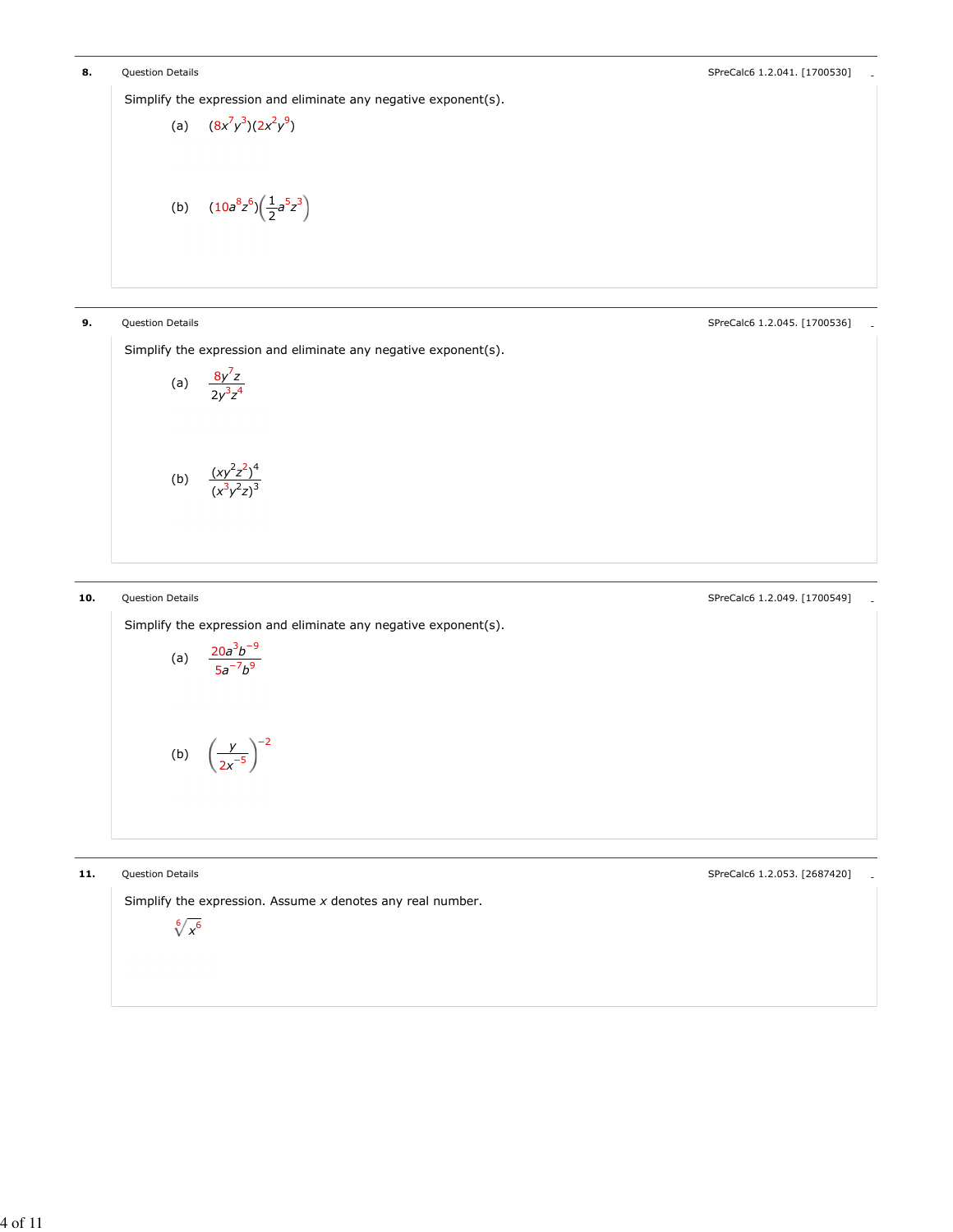```
12. Question Details and Contract Contract Contract Contract Contract Contract Contract Contract Contract Contract Contract Contract Contract Contract Contract Contract Contract Contract Contract Contract Contract Contrac
        Simplify the expression. Assume x denotes any real number.
                    \sqrt[5]{32x^{30}}13. Question Details Access 20 and Contact 20 and Contact 20 and Contact 20 and Contact 20 and Contact 20 and Contact 20 and Contact 20 and Contact 20 and Contact 20 and Contact 20 and Contact 20 and Contact 20 and Contac
        Simplify the expression and eliminate any negative exponent(s). Assume that all letters denote positive numbers.
                   (a) \sqrt[7]{x^5y^2} \sqrt[14]{x^4y^2}(b) \frac{\sqrt[5]{32x^3}}{2}x
14. Question Details and Containers and Containers and Containers and Containers and Containers and SPreCalc6 1.3.001. [1614287]
         Consider the polynomial 2x^6 + 10x^5 + 12x^4.
        How many terms does this polynomial have?
        List the terms. (Enter your answers as a comma-separated list.)
        What factor is common to each term?
         Factor the polynomial 2x^6 + 10x^5 + 12x^4.
```
Factor the trinomial.  $5x^2 - 47x + 56$ 

15. Question Details - SPreCalc6 1.3.071. [1614234]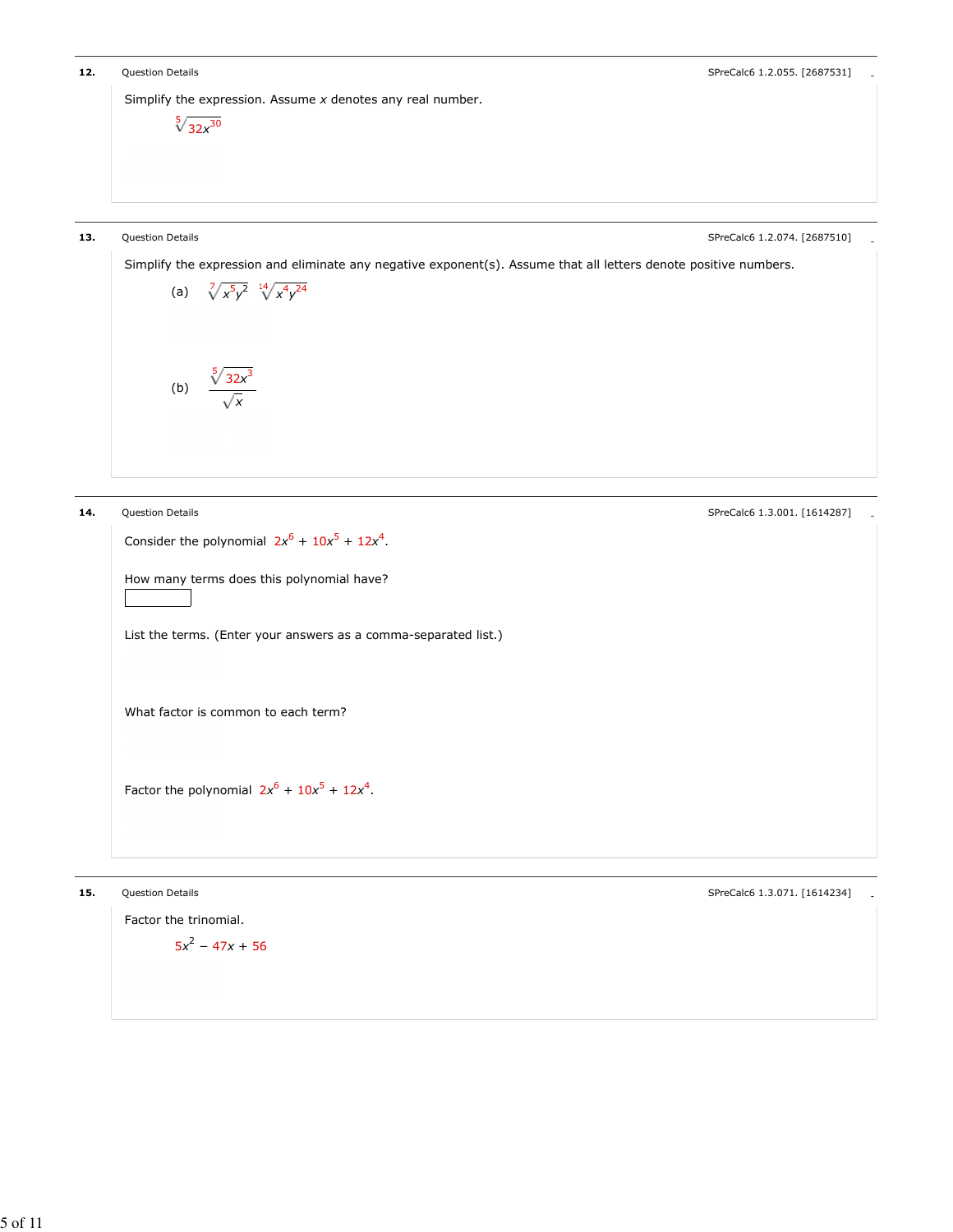Factor the trinomial.

 $7x^2 - 54x - 16$ 

17. Question Details - SPreCalc6 1.3.073.MI. [1615934]

Factor the trinomial.  $(3x + 2)^2 + 14(3x + 2) + 48$ 

Use a Special Factoring Formula to factor the expression.

 $(x + 8)^2 - 16$ 

Use a Special Factoring Formula to factor the expression.

 $8x^3 + y^3$ 

**20.** Question Details **Contains and Contains and Contains and Contains and Contains and Contains and Contains and SPreCalc6 1.3.080.MI. [1701746]** 

Use a Special Factoring Formula to factor the expression.

 $1 + 27y^3$ 

3

21. Question Details **Access 20 and Contact 20 and Contact 20 and Contact 21.084.** [1616380] Contact 20 and SPreCalc6 1.3.084. [1616380]

Factor the expression by grouping terms.

$$
7x^3 - 5x^2 + 14x - 10
$$

18. Question Details **Access 20 and Contract 20 and Contract 20 and Contract 20 and Contract 20 and Contract 20 and Contract 20 and Contract 20 and Contract 20 and Contract 20 and Contract 20 and Contract 20 and Contract 2** 

19. Question Details **Accord 2012 1201645** 2012 1201645 2012 1201645 2012 1201645 2012 1201645 2012 1201645 201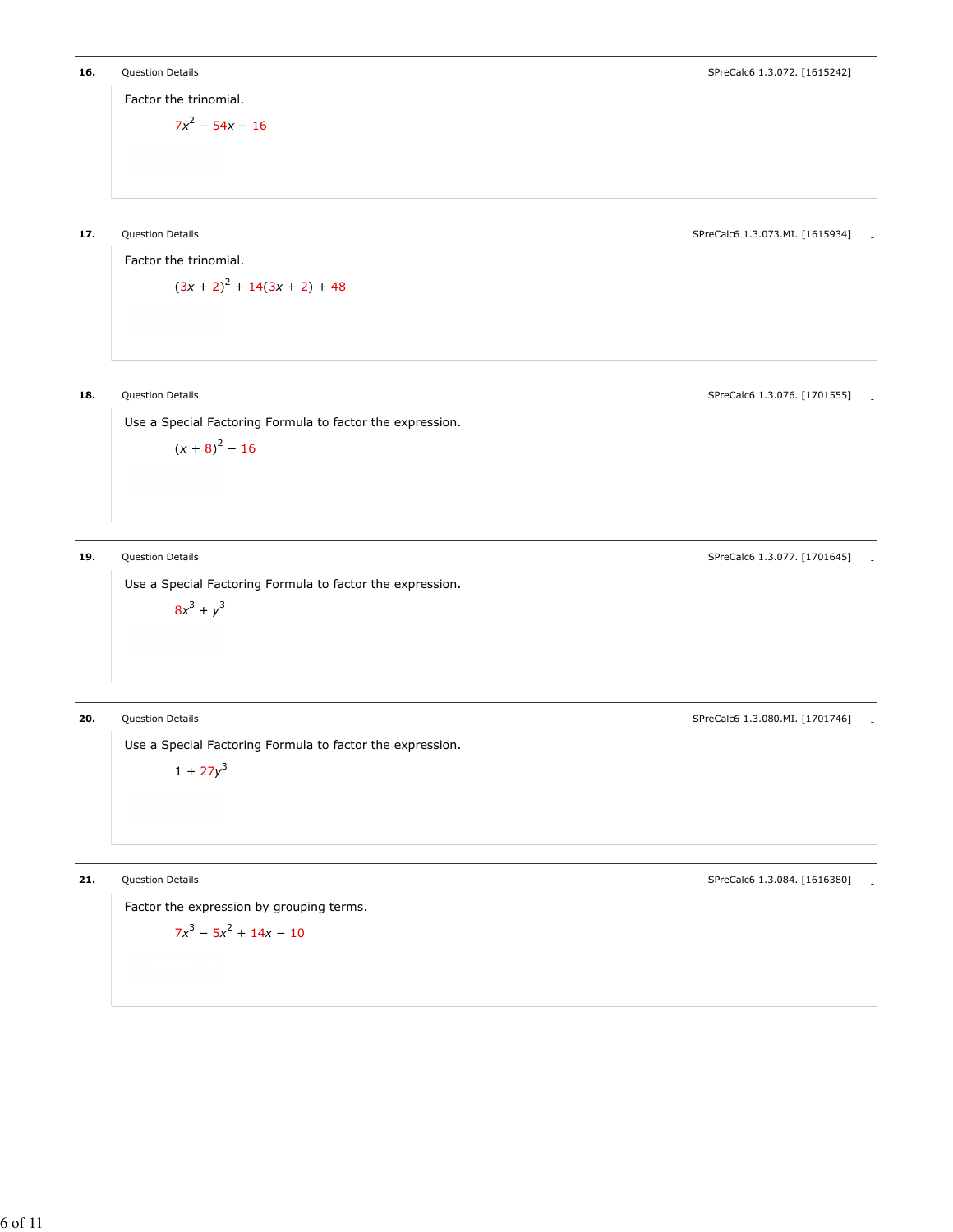Factor the expression by grouping terms.

$$
x^3 + 9x^2 - 3x - 27
$$

23. Question Details **Alternative Contract Contract Contract Contract Contract Contract Contract Contract Contract Contract Contract Contract Contract Contract Contract Contract Contract Contract Contract Contract Contract** 

Factor the expression completely.  $15x^3 + 10x$ 

24. Question Details **Container and Container and Container and Container and Container and Container and Container SPreCalc6 1.3.097.MI. [1616211]** 

Factor the expression completely.

 $x^2 - 7x - 8$ 

25. Question Details - SPreCalc6 1.3.101.MI. [1615349]

Factor the expression completely.

$$
3x^2-12x-63
$$

**26.** Question Details **Contains and Contains and Contains and Contains and Contains and Contains and Contains and Contains and Contains and Contains and Contains and Contains and Contains and Contains and Contains and Con** 

Which of the following are rational expressions?

(a) 
$$
\frac{2x}{x^2 - 3}
$$
  
 
$$
\circ \text{ rational}
$$
  
 
$$
\circ \text{ not rational}
$$

$$
(b) \quad \frac{\sqrt{x+3}}{7x+4}
$$

rational

not rational

(c) 
$$
\frac{x(x^2-2)}{x+8}
$$
   
 
$$
\circ \text{ rational}
$$

$$
\bullet \hspace{2mm} \text{not rational}
$$

7 of 11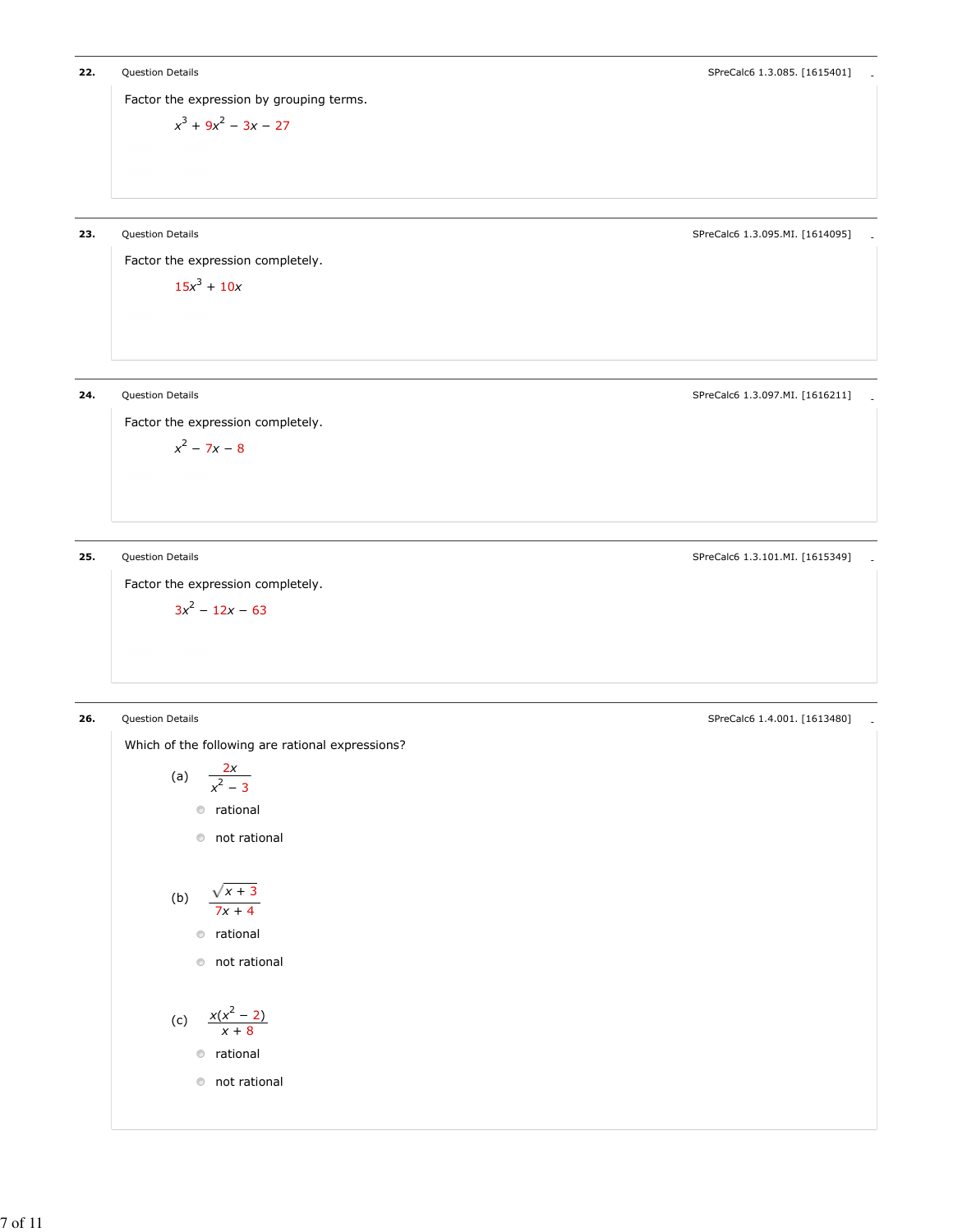Find the domain of the expression.

 $2x^2 - 16x + 7$  $x \leq 0$  $x < 7$  $x > 7$  $x \geq 0$ **all real numbers** 

**28.** Question Details **Container and Container and Container and Container and Container and Container and Container and Container and SPreCalc6 1.4.007.MI. [1704070]** 

Find the domain of the expression.

 $\frac{5x+1}{2}$  $x - 4$  $\textcirc x} \leq 0$  $x > 4$  $x \neq 4$ all real numbers  $\mathbb{R} \times 0$ 

Find the domain of the expression.  $\sqrt{x+5}$  $\circledcirc$  $x \ge -5$ all real numbers  $\circledcirc$  $x > -5$  $\circledcirc$  $x < -5$  $\circledcirc$  $x\leq 0$ 

**29.** Question Details **Contains and Contains and Contains and Contains and Contains and Contains and Contains and Contains and Contains and Contains and Contains and Contains and Contains and Contains and Contains and Con** 

Find the domain of the expression. 1  $\sqrt{x-5}$  $\circledcirc$  $x \geq 5$  $\odot$  $x > 5$  $\circledcirc$  $x < 5$  $\circledcirc$  $x \leq 0$ all real numbers

30. Question Details - SPreCalc6 1.4.010.MI. [1703993]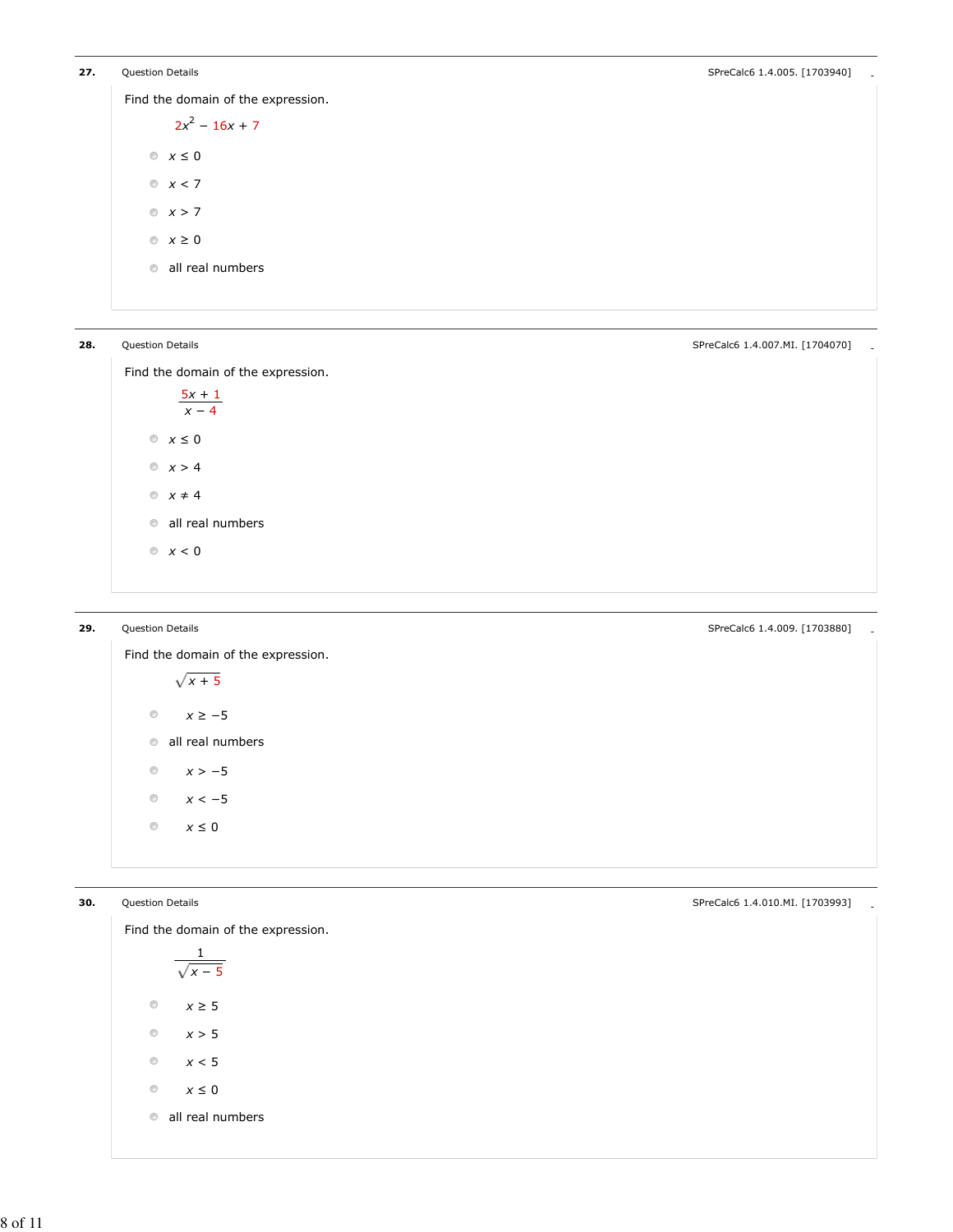**31.** Question Details **Contains and Contains and Contains and Contains and Contains and Contains and Contains and Contains and Contains and Contains and Contains and Contains and Contains and Contains and Contains and Con** 

Find the domain of the expression.

 $x^2 + 6$  $x^2 - 3x - 18$  $\circledcirc$  $-3 < x < 6$  $\circledcirc$  $x \neq 6, -3$  $\odot$  $x > 6$  $\circledcirc$  $x < -3$ **all real numbers** 

**32.** Question Details **Contains and Contains and Contains and Contains and Contains and Contains and SPreCalc6 1.4.016.MI. [1613816]** 

Simplify the rational expression. (Give your answer in factored form.)

$$
\frac{x^2-x-30}{x^2-25}
$$

**33.** Question Details **Contains and Contains and Contains and Contains and Contains and Contains and Contains and Contains and Contains and SPreCalc6 1.4.039.MI. [1616363]** 

Perform the addition or subtraction and simplify. (Give your answer in factored form.)

$$
4+\frac{x}{x+6}
$$

**34.** Question Details **Contains and Contains and Contains and Contains and Contains and Contains and Contains and Contains and Contains and SPreCalc6 1.4.041. [1614578]** 

Perform the addition or subtraction and simplify. (Give your answer in factored form.)

$$
\frac{1}{x+2}+\frac{6}{x-1}
$$

 $x =$ 

**35.** Question Details **Contains and Contains and Contains and Contains and Contains and Contains and Contains and Contains and Contains and SPreCalc6 1.5.012. [1615667]** 

The given equation is either linear or equivalent to a linear equation. Solve the equation. (If there is no solution, enter NO SOLUTION. If all real numbers are solutions, enter REALS.)

 $x =$  $2x - 8 = 3$ 

**36.** Question Details **Contains and Contains and Contains and Contains and Contains and Contains and Contains and Contains and Contains and SPreCalc6 1.5.011.MI. [1613401]** 

The given equation is either linear or equivalent to a linear equation. Solve the equation. (If there is no solution, enter NO SOLUTION. If all real numbers are solutions, enter REALS.)  $6x + 9 = 57$ 

9 of 11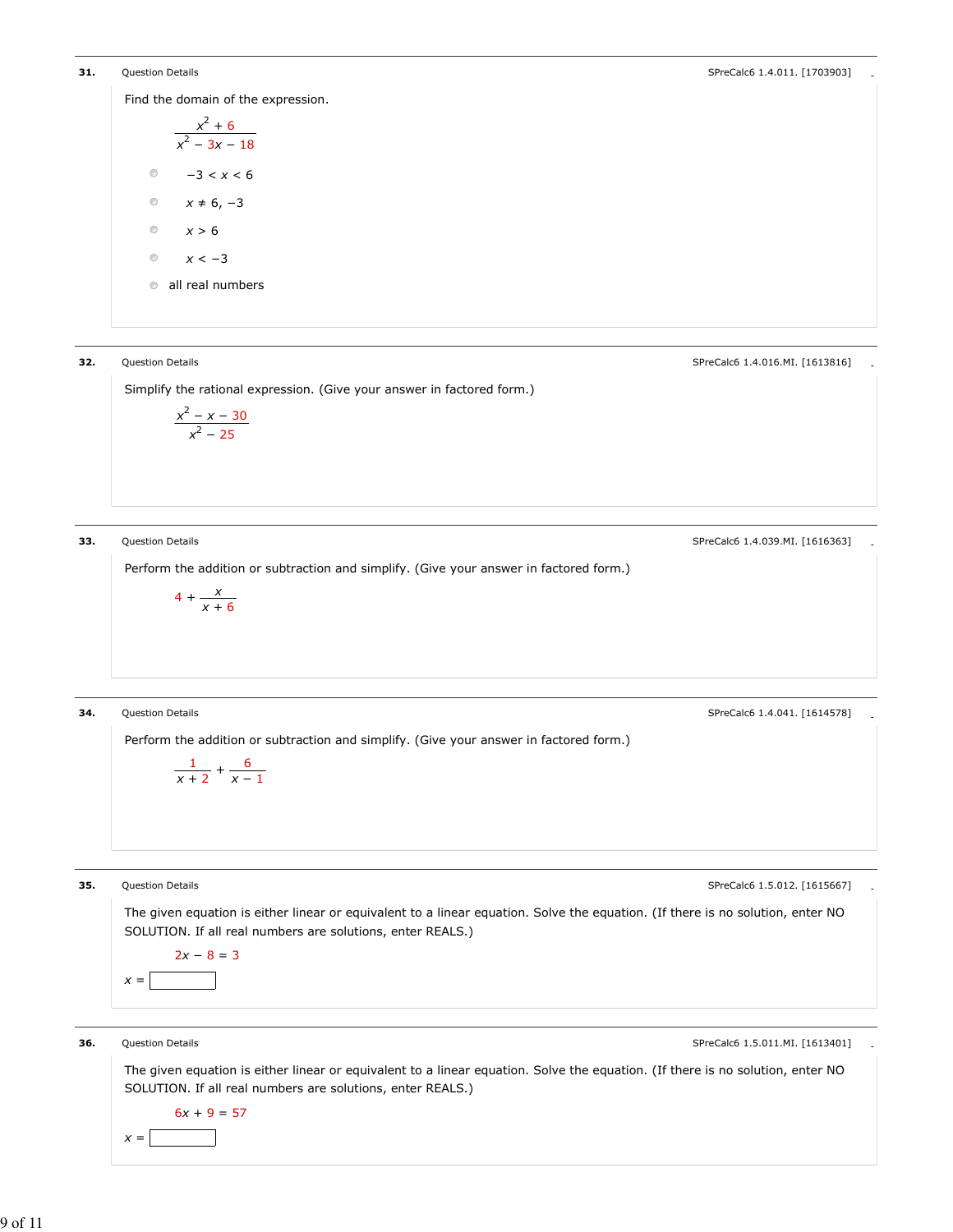

10 of 11